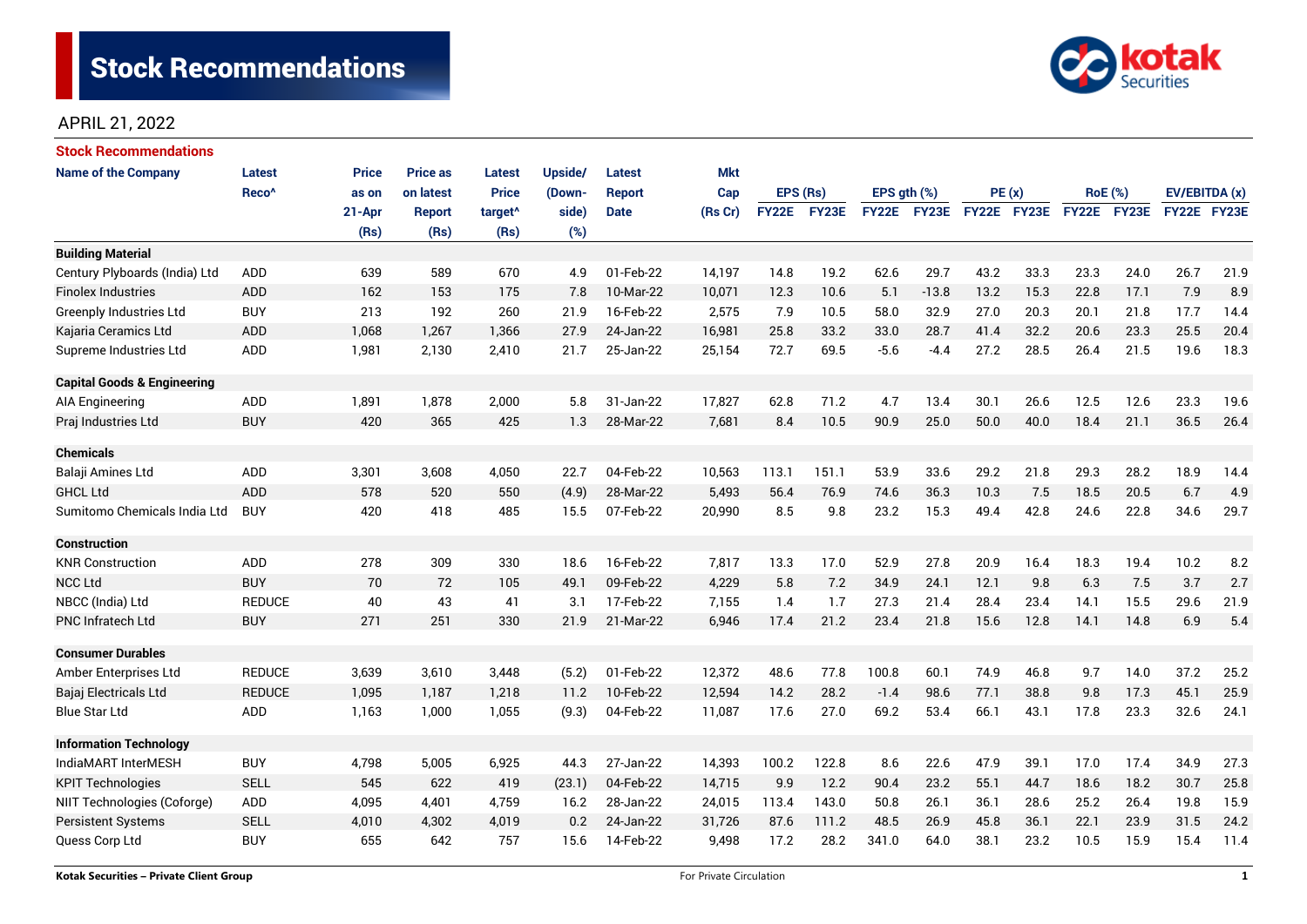

| <b>Stock Recommendations</b>       |                   |        |                 |                     |         |               |            |              |       |              |              |             |      |                |             |               |      |
|------------------------------------|-------------------|--------|-----------------|---------------------|---------|---------------|------------|--------------|-------|--------------|--------------|-------------|------|----------------|-------------|---------------|------|
| <b>Name of the Company</b>         | Latest            | Price  | <b>Price as</b> | Latest              | Upside/ | <b>Latest</b> | <b>Mkt</b> |              |       |              |              |             |      |                |             |               |      |
|                                    | Reco <sup>^</sup> | as on  | on latest       | <b>Price</b>        | (Down-  | <b>Report</b> | Cap        | EPS (Rs)     |       | EPS ath (%)  |              | PE(x)       |      | <b>RoE</b> (%) |             | EV/EBITDA (x) |      |
|                                    |                   | 21-Apr | <b>Report</b>   | target <sup>^</sup> | side)   | <b>Date</b>   | (Rs Cr)    | <b>FY22E</b> | FY23E | <b>FY22E</b> | <b>FY23E</b> | FY22E FY23E |      |                | FY22E FY23E | FY22E FY23E   |      |
|                                    |                   | (Rs)   | (Rs)            | (Rs)                | (%)     |               |            |              |       |              |              |             |      |                |             |               |      |
| <b>Metals &amp; Mining</b>         |                   |        |                 |                     |         |               |            |              |       |              |              |             |      |                |             |               |      |
| <b>MOIL Ltd</b>                    | <b>BUY</b>        | 184    | 170             | 215                 | 17.0    | 18-Feb-22     | 4,896      | 14.5         | 16.4  | 95.9         | 13.1         | 12.7        | 11.2 | 11.5           | 12.2        | 6.5           | 5.0  |
| APL Apollo Tubes Ltd               | <b>BUY</b>        | 1,057  | 820             | 980                 | (7.3)   | 28-Jan-22     | 26,418     | 21.0         | 27.0  | $-27.6$      | 28.6         | 50.3        | 39.1 | 26.7           | 26.8        | 29.1          | 23.1 |
| Oil & Gas                          |                   |        |                 |                     |         |               |            |              |       |              |              |             |      |                |             |               |      |
| Chennai Petroleum Corp             | <b>BUY</b>        | 229    | 104             | 127                 | (44.5)  | 25-Jan-22     | 3,408      | 30.3         | 18.2  | 75.1         | $-39.9$      | 7.5         | 12.6 | 24.6           | 12.5        | 7.9           | 9.7  |
| Gujarat Gas                        | <b>ADD</b>        | 522    | 660             | 734                 | 40.6    | 10-Feb-22     | 35.907     | 18.7         | 26.7  | 0.5          | 42.8         | 27.9        | 19.5 | 24.3           | 27.3        | 17.1          | 12.3 |
| <b>MRPL</b>                        | ADD               | 69     | 47              | 50                  | (27.2)  | 31-Jan-22     | 12,027     | 1.2          | 6.8   | $-137.5$     | 466.7        | 57.2        | 10.1 | 4.7            | 23.8        | 15.2          | 10.0 |
| <b>Paints</b>                      |                   |        |                 |                     |         |               |            |              |       |              |              |             |      |                |             |               |      |
| Akzo Nobel India Ltd               | <b>BUY</b>        | 1,901  | 1,887           | 2,670               | 40.4    | 14-Feb-22     | 8,880      | 57.9         | 67.2  | 27.3         | 16.1         | 32.8        | 28.3 | 17.9           | 19.7        | 19.8          | 16.8 |
| <b>Pharmaceuticals</b>             |                   |        |                 |                     |         |               |            |              |       |              |              |             |      |                |             |               |      |
| Suven Pharmaceuticals              | <b>REDUCE</b>     | 574    | 561             | 550                 | (4.3)   | 17-Aug-21     | 14,591     | 16.9         | 21.1  | 19.0         | 24.9         | 34.0        | 27.2 | 27.6           | 26.5        | 26.6          | 20.8 |
| <b>Transportation</b>              |                   |        |                 |                     |         |               |            |              |       |              |              |             |      |                |             |               |      |
| Aegis Logistics Ltd                | <b>BUY</b>        | 240    | 216             | 310                 | 29.3    | 14-Feb-22     | 8,009      | 12.6         | 13.6  | 28.6         | 7.9          | 19.0        | 17.6 | 20.4           | 19.0        | 10.9          | 9.8  |
| Allcargo Global Logistics          | <b>BUY</b>        | 366    | 346             | 430                 | 17.5    | 15-Feb-22     | 9,006      | 27.7         | 31.3  | 246.3        | 13.0         | 13.2        | 11.7 | 21.2           | 20.1        | 7.0           | 5.9  |
| <b>Blue Dart Express</b>           | <b>BUY</b>        | 6,679  | 6,926           | 7,975               | 19.4    | 01-Feb-22     | 15,896     | 115.0        | 134.0 | 98.3         | 16.5         | 58.1        | 49.8 | 36.2           | 33.3        | 16.6          | 14.3 |
| <b>VRL Logistics Ltd</b>           | <b>BUY</b>        | 620    | 499             | 625                 | 0.8     | 04-Feb-22     | 5,653      | 11.3         | 18.3  | 117.3        | 61.9         | 54.9        | 33.9 | 14.3           | 21.6        | 17.5          | 13.2 |
| <b>Others</b>                      |                   |        |                 |                     |         |               |            |              |       |              |              |             |      |                |             |               |      |
| Bata India Ltd                     | <b>BUY</b>        | 1,946  | 1,895           | 2,380               | 22.3    | 10-Feb-22     | 25,102     | 27.0         | 36.6  | $-509.1$     | 35.6         | 72.1        | 53.2 | 16.3           | 19.4        | 35.4          | 28.2 |
| <b>Central Depository Services</b> | <b>REDUCE</b>     | 1,452  | 1,510           | 1,505               | 3.7     | 10-Feb-22     | 15,241     | 29.9         | 34.8  | 55.7         | 16.4         | 48.5        | 41.7 | 28.5           | 26.6        | 38.7          | 33.1 |
| EPL Ltd                            | ADD               | 174    | 187             | 205                 | 17.6    | 10-Feb-22     | 5,490      | 7.1          | 8.6   | $-6.6$       | 21.1         | 24.5        | 20.3 | 12.1           | 13.2        | 9.5           | 7.9  |
| JK Paper Ltd                       | ADD               | 358    | 315             | 340                 | (5.1)   | 22-Mar-22     | 6,374      | 35.0         | 51.2  | 146.5        | 46.3         | 10.2        | 7.0  | 19.6           | 23.1        | 6.4           | 4.7  |
| Radico Khaitan Ltd                 | <b>REDUCE</b>     | 896    | 903             | 890                 | (0.7)   | 08-Apr-22     | 11,920     | 20.6         | 24.5  | 1.5          | 18.9         | 43.5        | 36.6 | 14.6           | 15.2        | 27.7          | 24.5 |
| <b>VIP Industries Ltd</b>          | <b>REDUCE</b>     | 703    | 648             | 620                 | (11.8)  | 04-Feb-22     | 9,978      | 6.2          | 12.0  | $-187.3$     | 93.5         | 113.3       | 58.6 | 14.3           | 23.2        | 51.4          | 31.8 |
| Welspun Corp Ltd                   | <b>SELL</b>       | 216    | 173             | 120                 | (44.5)  | 14-Feb-22     | 5,728      | 11.9         | 9.2   | $-49.8$      | $-22.7$      | 18.2        | 23.5 | 7.8            | 5.9         | 7.9           | 8.8  |

*Source: Kotak Securities - Private Client Group*

All recommendations are with a 12 month perspective from the date of the report/update. Investors are requested to use their discretion while deciding the timing, quantity of investment as well as the exit.

NR NoRated. The investment rating and target price, if any, have been suspended temporarily. Such suspension is in compliance with applicable regulation(s) and/or Kotak Securities policies in circumstances when Kotak Secur

Or its affiliates is acting in an advisory capacity in a merger or strategic transaction involving this company and in certain other circumstances.

**NM Not meaningful**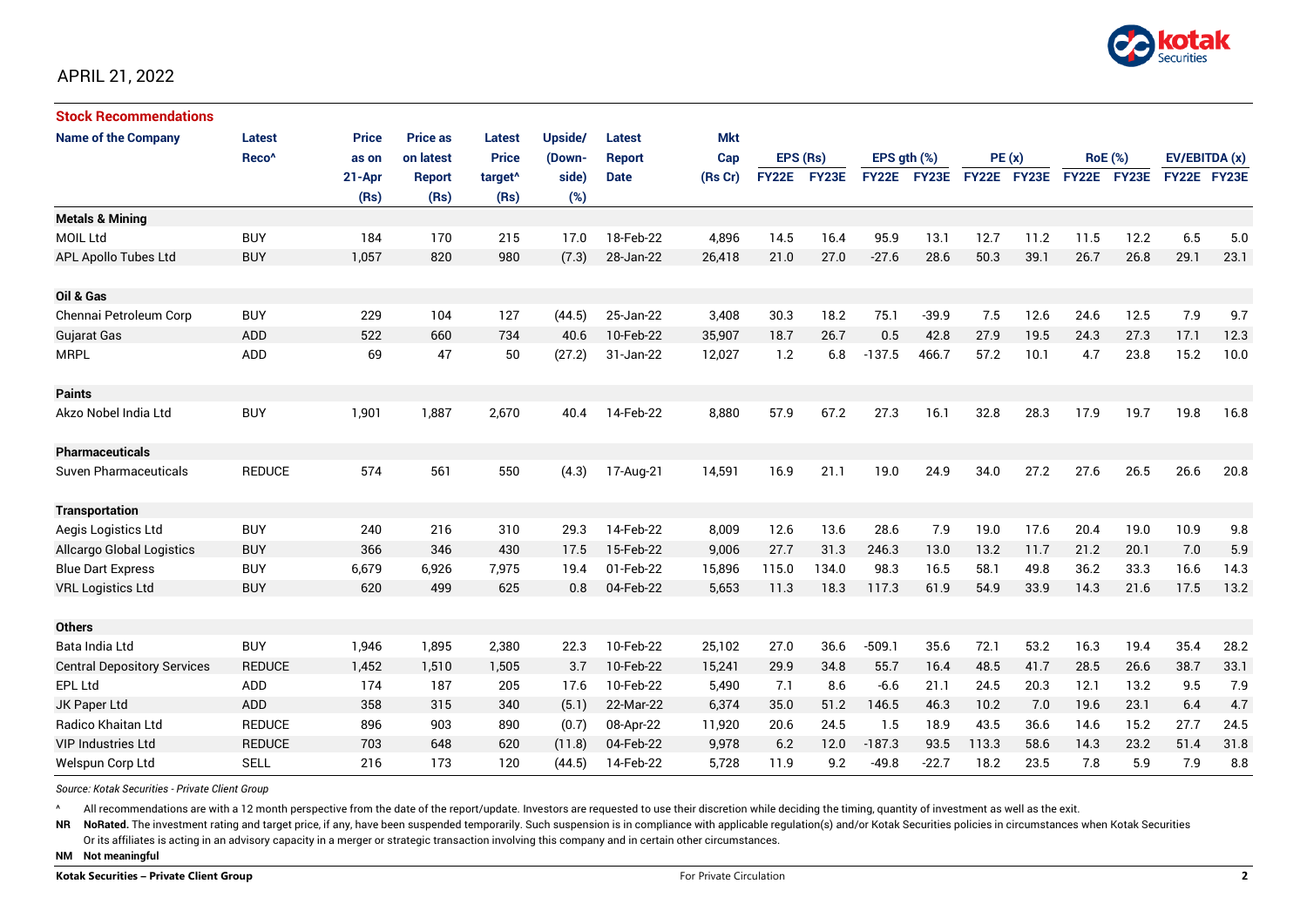

# **RATING SCALE (PRIVATE CLIENT GROUP)**

#### **Definitions of ratings**

| <b>BUY</b>       |                          | - We expect the stock to deliver more than 15% returns over the next 12 months                                                                                                                                                                                                                                                                                                                                                   |
|------------------|--------------------------|----------------------------------------------------------------------------------------------------------------------------------------------------------------------------------------------------------------------------------------------------------------------------------------------------------------------------------------------------------------------------------------------------------------------------------|
| <b>ADD</b>       |                          | - We expect the stock to deliver $5\%$ - 15% returns over the next 12 months                                                                                                                                                                                                                                                                                                                                                     |
| <b>REDUCE</b>    |                          | - We expect the stock to deliver -5% - +5% returns over the next 12 months                                                                                                                                                                                                                                                                                                                                                       |
| <b>SELL</b>      | $-$                      | We expect the stock to deliver < -5% returns over the next 12 months                                                                                                                                                                                                                                                                                                                                                             |
| <b>NR</b>        | $\overline{\phantom{0}}$ | Not Rated. Kotak Securities is not assigning any rating or price target to the stock.                                                                                                                                                                                                                                                                                                                                            |
|                  |                          | The report has been prepared for information purposes only.                                                                                                                                                                                                                                                                                                                                                                      |
| <b>SUBSCRIBE</b> | $-$                      | We advise investor to subscribe to the IPO.                                                                                                                                                                                                                                                                                                                                                                                      |
| <b>RS</b>        | $\overline{\phantom{0}}$ | Rating Suspended. Kotak Securities has suspended the investment rating and price target for this stock, either because there is not a sufficient fundamental basis for determining, or there<br>are legal, regulatory or policy constraints around publishing, an investment rating or target. The previous investment rating and price target, if any, are no longer in effect for this stock and<br>should not be relied upon. |
| <b>NA</b>        | $\overline{\phantom{0}}$ | Not Available or Not Applicable. The information is not available for display or is not applicable                                                                                                                                                                                                                                                                                                                               |
| <b>NM</b>        | $\overline{\phantom{0}}$ | Not Meaningful. The information is not meaningful and is therefore excluded.                                                                                                                                                                                                                                                                                                                                                     |
| <b>NOTE</b>      | $\overline{\phantom{0}}$ | Our target prices are with a 12-month perspective. Returns stated in the rating scale are our internal benchmark.                                                                                                                                                                                                                                                                                                                |

## **FUNDAMENTAL RESEARCH TEAM (PRIVATE CLIENT GROUP)**

| <b>Shrikant Chouhan</b>                                                                                | Arun Agarwal                                                                                                    | <b>Amit Agarwal, CFA</b>            | <b>Hemali Dhame</b>          |
|--------------------------------------------------------------------------------------------------------|-----------------------------------------------------------------------------------------------------------------|-------------------------------------|------------------------------|
| <b>Head of Research</b>                                                                                | Auto & Auto Ancillary                                                                                           | <b>Transportation, Paints, FMCG</b> | <b>Banking &amp; Finance</b> |
| shrikant.chouhan@kotak.com                                                                             | arun.agarwal@kotak.com                                                                                          | agarwal.amit@kotak.com              | Hemali.Dhame@kotak.com       |
| +91 22 6218 5408                                                                                       | +91 22 6218 6443                                                                                                | +91 22 6218 6439                    | +91 22 6218 6433             |
| <b>Jatin Damania</b>                                                                                   | Purvi Shah                                                                                                      | Rini Mehta                          | K. Kathirvelu                |
| Metals & Mining, Midcap                                                                                | Pharmaceuticals                                                                                                 | <b>Research Associate</b>           | <b>Support Executive</b>     |
| jatin.damania@kotak.com                                                                                | purvi.shah@kotak.com                                                                                            | rini.mehta@kotak.com                | k.kathirvelu@kotak.com       |
| +91 22 6218 6440                                                                                       | +91 22 6218 6432                                                                                                | +91 80801 97299                     | +91 22 6218 6427             |
| <b>Sumit Pokharna</b><br>Oil and Gas, Information Tech<br>sumit.pokharna@kotak.com<br>+91 22 6218 6438 | Pankaj Kumar<br><b>Construction, Capital Goods &amp; Midcaps</b><br>pankajr.kumar@kotak.com<br>+91 22 6218 6434 |                                     |                              |

### **TECHNICAL RESEARCH TEAM (PRIVATE CLIENT GROUP)**

**Shrikant Chouhan Amol Athawale Sayed Haider** [shrikant.chouhan@kotak.com](mailto:shrikant.chouhan@kotak.com) [amol.athawale@kotak.com](mailto:amol.athawale@kotak.com) Research Associate<br>
+91 22 6218 5408 +91 20 6620 3350 saved.haider@kotak

[sayed.haider@kotak.com](mailto:sayed.haider@kotak.com) +91 22 62185498

#### **DERIVATIVES RESEARCH TEAM (PRIVATE CLIENT GROUP)**

+91 79 6607 2231 +91 22 6218 5497 +91 33 6615 6273

**Sahaj Agrawal Prashanth Lalu Prasenjit Biswas, CMT, CFTe** [sahaj.agrawal@kotak.com](mailto:sahaj.agrawal@kotak.com) [prashanth.lalu@kotak.com](mailto:prashanth.lalu@kotak.com) [prasenjit.biswas@kotak.com](mailto:prasenjit.biswas@kotak.com)